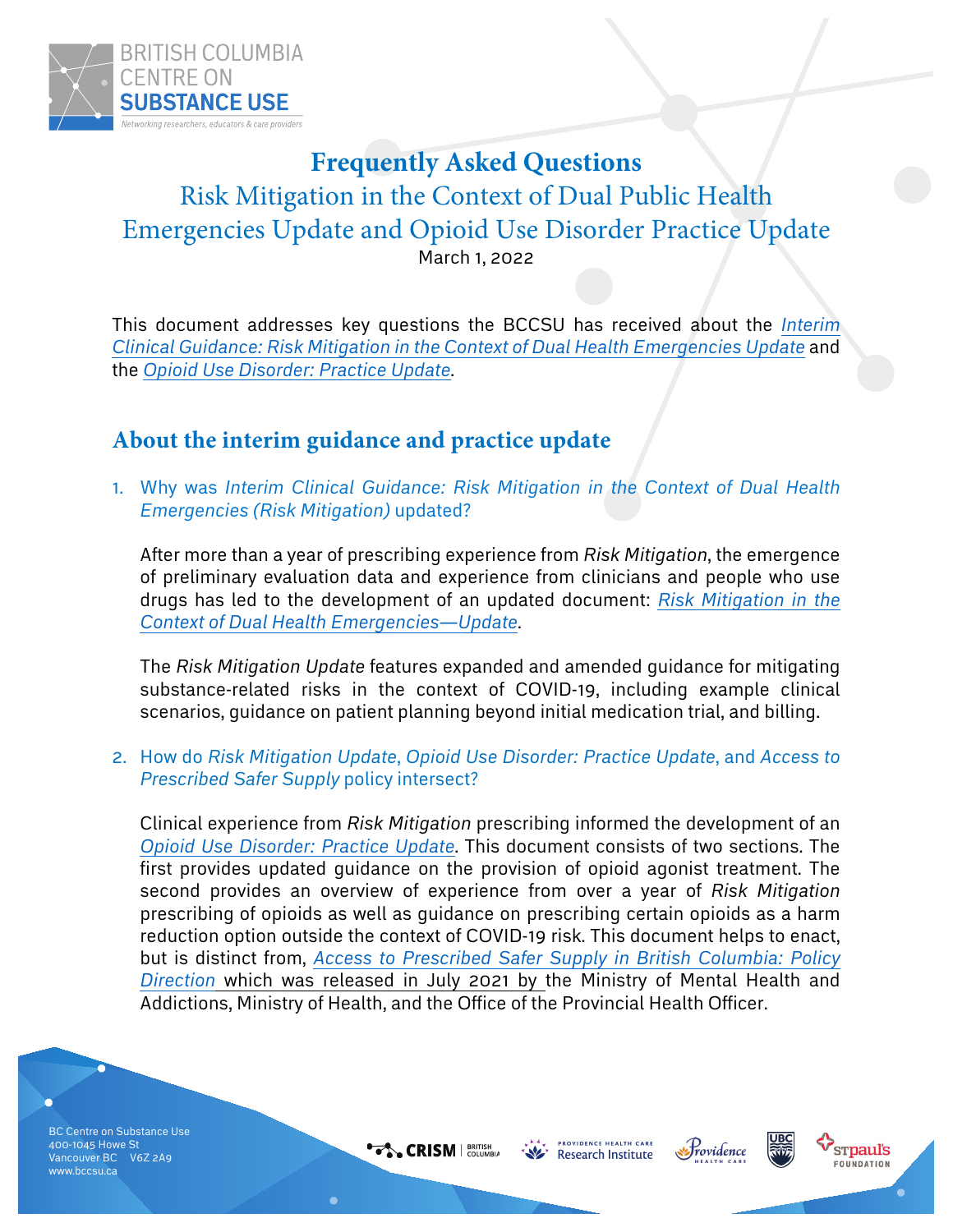

## **Prescriptions**

3. What is the purpose of adding an "SA" code to prescriptions for prescribed safer supply?

This code, which stands for "safer alternative," indicates to the dispensing pharmacist that the prescription is to be tagged with the non-public facing code that will allow the prescription to be identified in the PharmaNet database to assist with evaluation.

4. Which medications require the addition of the "SA" code?

All medications prescribed for either risk mitigation or prescribed safer supply should have the "SA" code added to the prescription. For example, all medications included in the Risk Mitigation Guidance, including hydromorphone, sustained-release oral morphine, benzodiazepines,<sup>1</sup> methylphenidate, and dextroamphetamine should be included (see p. 16 of the *Risk Mitigation* update), and the two medications included in the *Opioid Use Disorder: Practice Update* (i.e., hydromorphone and sustainedrelease oral morphine; see p. 24 of the *Opioid Use Disorder: Practice Update*) should have the "SA" code added.

5. Is the "SA" code required on every risk mitigation or safer supply prescription or only the first prescription of the series for a given patient?

The code is required on each prescription for risk mitigation or prescribed safer supply. This will assist in evaluation efforts.

6. How should the "SA" code be added to risk mitigation or prescribed safer supply prescriptions for medications that are not written on a Controlled Prescription Program Form (i.e., benzodiazepines and stimulants)?

This depends on the software. The code could be added in the "SIG" or comments section. Alternatively, it may be easier to write the code on the prescription. The code is not meant to be part of the patient's directions for use on the front-facing record seen on PharmaNet.









 $<sup>1</sup>$  Note: Only benzodiazepines prescribed as short-term maintenance to support self-isolation or quarantine due to COVID-19, as</sup> described in the Risk Mitigation Interim Clinical Guidance require the "SA" code to be added. Benzodiazepines prescribed for other indications, including alcohol withdrawal during self-isolation or quarantine due to COVID-19, do not require the "SA" code to be added.